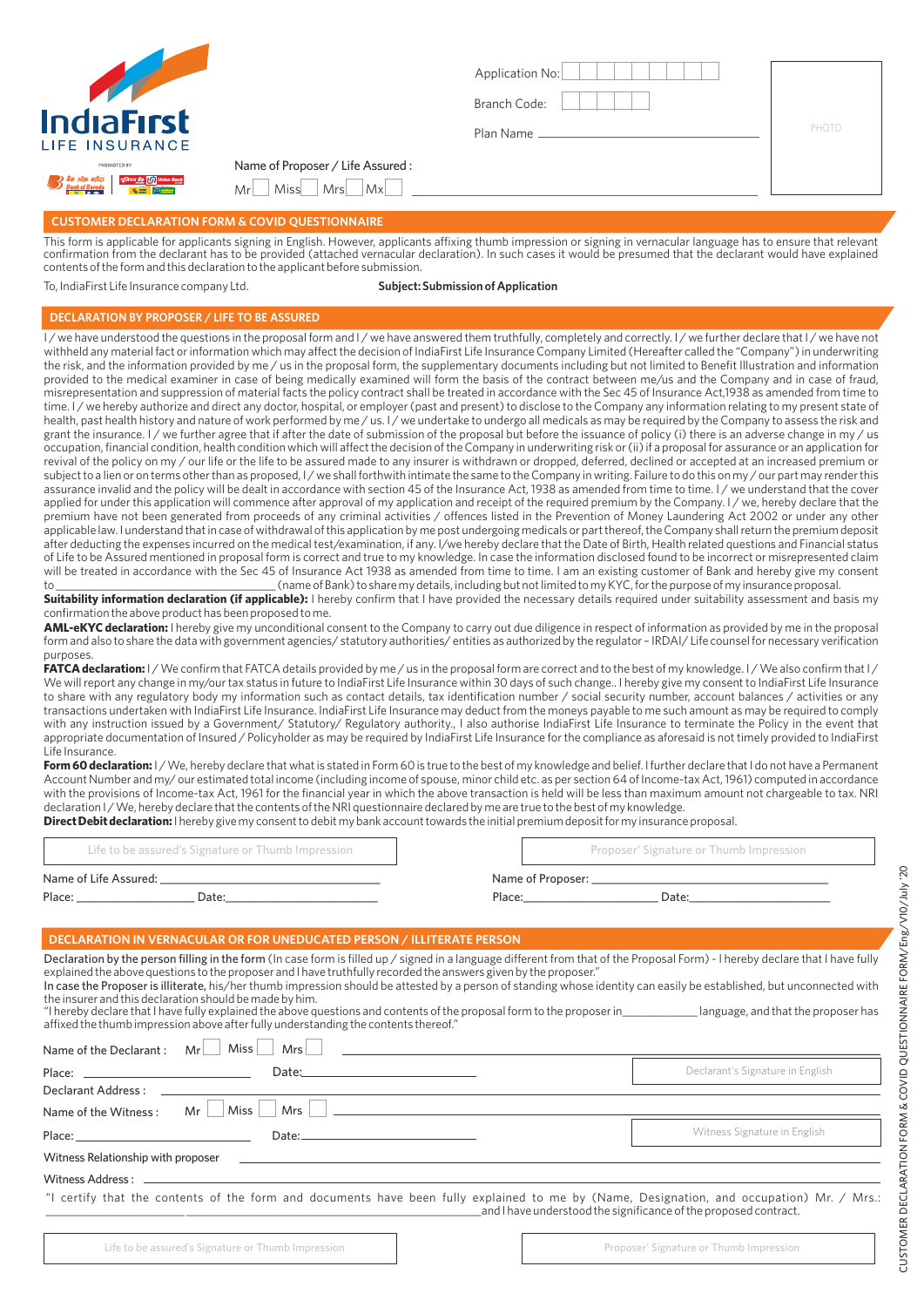**Section 41 of Insurance Act , 1938, as amended from time to time:** No person shall allow or offer to allow, either directly or indirectly, as an inducement to any person to take out or renew or continue an insurance in respect of any kind of risk relating to lives or property in India, any rebate of the whole or part of the commission payable or any rebate of the premium shown on the policy, nor shall any person taking out or renewing or continuing a policy accept any rebate, except such rebate as may be<br>allowed in accordance with the published prospectus or table of life insurance taken out by himself on his own life shall not deemed to be acceptance of a rebate of premium within the meaning of this sub-section if at the time of such acceptance the insurance agent satisfies the prescribed conditions establishing that he is a bonafide insurance agent employed by the insurer. Any person making default in complying with the provisions of this section shall be liable for a penalty which may extend to ten lakh rupees.

**Extract of Section 45 of the Insurance Act, 1938, as amended from time to time:** No policy of life insurance shall be called into question on any ground whatsoever after the expiry of three years from the date of policy. A policy of life insurance may be called into question at anytime within three years from the date of policy, on the ground of fraud or on the ground that any statement of or suppression of a fact material to the expectancy of the life of the insured was incorrectly made in the proposal or other<br>document on the basis of which the policy was iss or nominees or assignees of the insured, the grounds and materials on which such decision is based. No insurer shall repudiate a life insurance policy on the ground of fraud if the insured can prove that the misstatement or suppression of material fact was true to the best of his knowledge and belief or that there was no deliberate intention to suppress the fact or that such misstatement or suppression are within the knowledge of the insurer. In case of fraud, the onus of disproving lies upon the beneficiaries, in case the policyholder is not alive. In case of repudiation of the policy on the ground of misstatement or suppression of a material fact and not on the grounds of fraud, the premiums collected on the policy till the date of repudiation shall be paid. Nothing in this section shall prevent the insurer from calling for proof of<br>age at any time if he is entitled to do so, and that the age of the life insured was incorrectly stated in the proposal. For complete details of the section and the definition of 'date of policy', please refer Section 45 of the Insurance Act, 1938, as amended from time to time.

**Important Guidelines:** 1. This form is to be filled by the proposer in BLOCK LETTERS in black/ blue ink and leave a space blank between each part of the name. 2. If the Proposer/ Life to be Assured is unable to fill the form due to inability to read or understand the language, the help of a person other than the advisor/our employee/insurance intermediary may be used. (Refer to declaration for signing in vernacular language or for uneducated/ illiterate persons) 3. Before filling up the form please read the sales literature to understand the features, benefits, advantages and terms and conditions of the product. 4. If the space provided in the form is not sufficient for providing details, please attach separate sheets signed by the Proposer/ Life to be Assured. 5. All details should be filled completely including email ID, mobile number, etc. 6. If annual premium is equal to Rs. 50000 or more per customer by any mode of payment, a copy of PAN card and if annual premium is equal to or more than Rs. 100000 per customer by any mode of payment, income proof document needs to be submitted. 7. Customers are advised not to hand over the premium to IndiaFirst Life insurance advisors to meet the premium dues (including initial premium). Customers are requested to visit the nearest IndiaFirst Life & Bank of Baroda insurance branch to deposit the premium directly. Premium payment made to IndiaFirst Life insurance advisors is at the customer's own risk. 8. Encashment of cheque/ DD does not mean the policy has been approved and the Company reserves the right to call for additional requirements subject to underwriting (if any). 9. While answering questions in the proposal form and providing any other information in respect of the insurance, the Policyholder must make a full and frank disclosure of all material facts with respect to the questions available in proposal form. 10. In case the Proposer and Life to be Assured are two separate individuals, the proposal form will be signed by both. The life to be assured can sign only if he/she is 18 years or above.

### **AGENT DECLARATION FORM**

#### **CONFIDENTIALITY REPORT (TO BE FILLED BY SALES PERSONNEL AFTER RECEIVING THE COMPLETED DECLARATION FORM)**

| Note: If the life to be assured is related to the advisor, this report should be countersigned by the authorized signatory |                                                                                                                                                                      | Yes | No. |
|----------------------------------------------------------------------------------------------------------------------------|----------------------------------------------------------------------------------------------------------------------------------------------------------------------|-----|-----|
|                                                                                                                            | Have you met the proposer/ life to be assured?                                                                                                                       |     |     |
|                                                                                                                            | Are you related to the proposed life to be assured? If yes, please state your relationship with the applicant                                                        |     |     |
|                                                                                                                            | Are you satisfied with the financial standing of the proposed life to be assured?                                                                                    |     |     |
|                                                                                                                            | What is the estimated annual income of the life to be assured?                                                                                                       |     |     |
|                                                                                                                            | Does the life assured appear to be in good health without any mental disorder (or) physical disability?                                                              |     |     |
|                                                                                                                            | Does the appearance of the proposed life to be assured correspond with the age stated in the application?                                                            |     |     |
|                                                                                                                            | Is proposer a Judge $\square$ Member of Parliament $\square$ Member of State Legislature $\square$ National / State level office bearer of political party $\square$ |     |     |

Other Remarks

Suitability information declaration (if applicable): I hereby confirm that I have sought the suitability information from the proposer/policyholder and basis the information provided therein have arrived at a conclusion that the above stated plan/product is suitable for him/her.

Benefit Illustration declaration (if applicable): I hereby confirm that I have explained the benefit illustration for the above stated plan/product fully to the proposer/ policyholder.

General declaration: I hereby confirm that I have seen and verified the original KYC document/s of which image/copy has been obtained from the prospect/bank records for this insurance proposal.

| Licensed Advisor's Signature         |        | Name of the Intermediary<br>(Applicable for all channels except Individual Agents) |
|--------------------------------------|--------|------------------------------------------------------------------------------------|
| Name of the Agent / Specified Agents |        | Intermediary License No.                                                           |
| License Code                         | Place: | Date: $D \cup N$ $M \cup Y$ $Y$ $Y$                                                |
| Advisor Code:                        |        |                                                                                    |